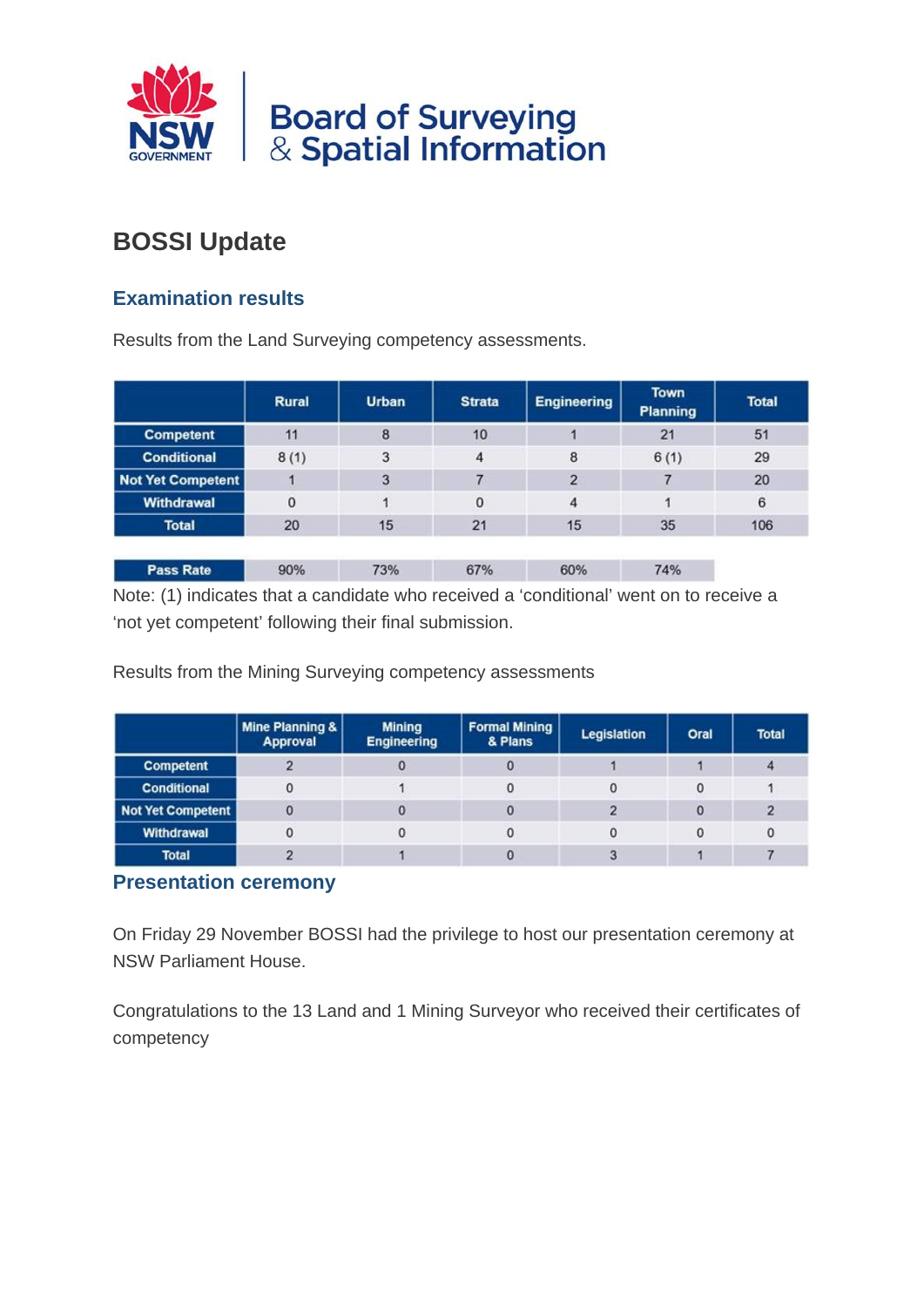

(Back Row L-R) Michael Stevens, Timothy Cook, Christopher Sharp, Nicholas Cooper, Richard Abbott, John (Paul) Summers, Mark Munter (Front Row L-R) Craig Wills, Jason Kolar, Narelle Underwood (Surveyor General), Timothy Michael, Gavin Watson, Michael Outten, Laura Walsh, Liying Huang

Congratulations to the annual prize winners who were recognised at the event as gaining the best result in the calendar year for their respective areas of competency.

Barr Prize – Sponsored by the Institution of Surveyors NSW – for the best result in the rural cadastral assessment.

#### **Peter Sergeant**

Neil Ryan Memorial Award – Sponsored by the Institution of Surveyors NSW – For the best result in the urban cadastral assessment.

#### **Christopher Ryan**

A Allen Consulting Surveyors Prize – Sponsored by the Association of Consulting Surveyors NSW – for the best result in the strata & community titles assessment. **Elliot Griffiths**

Harvey Prize – Sponsored by the Association of Consulting Surveyors NSW – for the best result in the town planning assessment.

## **Leith Holness & Beau Fredericks**

Augustus Alt Prize – Sponsored by the Association of Consulting Surveyors NSW – for the best result in the engineering assessment. **Lachlan Smith**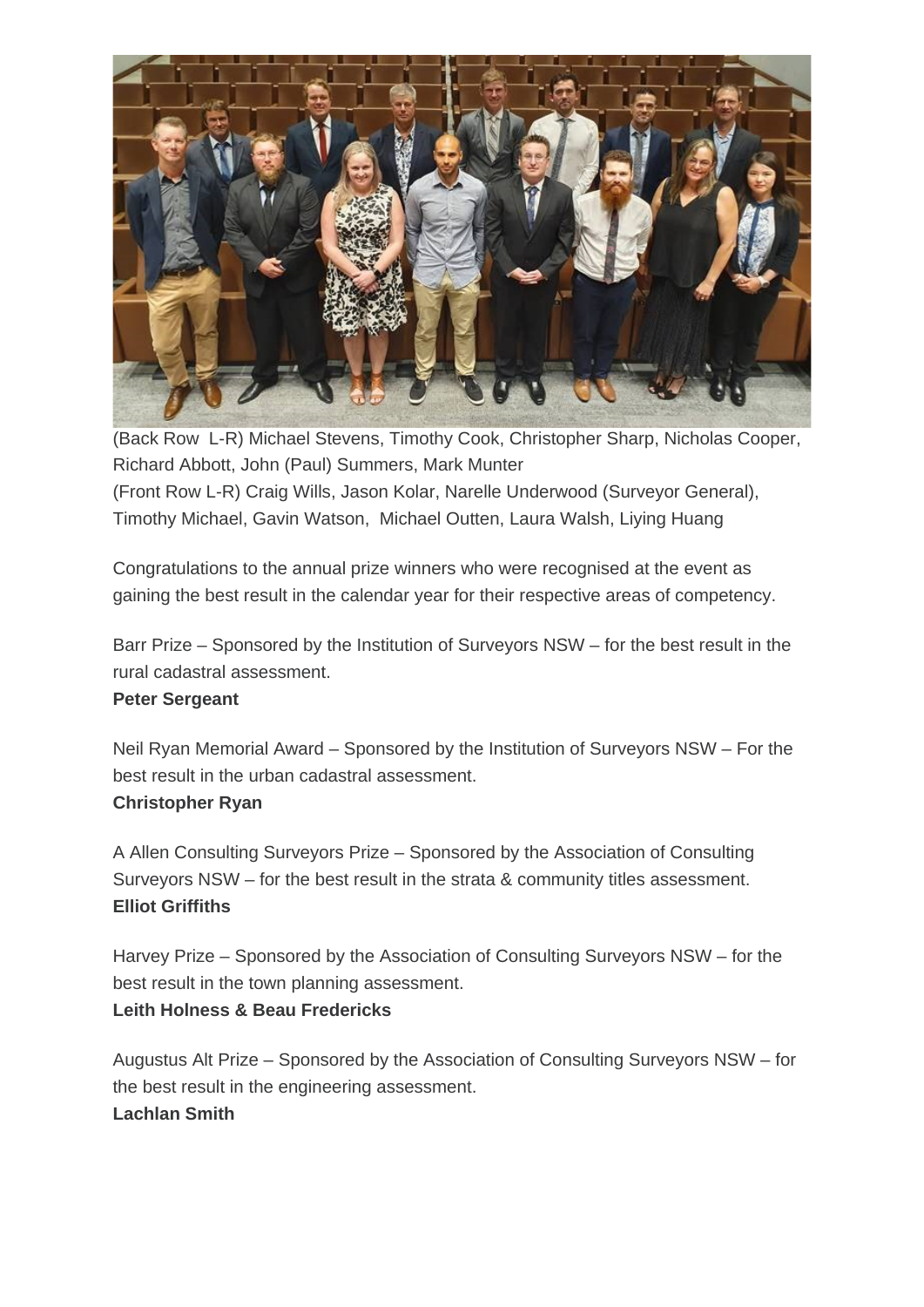Staff Surveyors Association Award – Sponsored by the Association of Public Authority Surveyors – for the most innovative, technically difficult or diverse project presented at the assessments.

#### **Benjamin Cleaver**

Surveyor General's Prize – Recognises the best overall candidate surveyor who received their Certificate of Competency in the calendar year. **Mathew London**

It was also an opportunity to acknowledge the contribution of our meritorious surveyors who have given so much to our profession over the past 25+ years. Thank you for your service to surveying and the public of NSW.

**Please note** that due to the success of the event at Parliament House, BOSSI has made the decision to hold this event on an annual basis from now on (the April ceremony will no longer be held). Examinations will still be held in March and October each year. Further details will be provided in the new year.

## **Certificates of Competency issued by calendar year**

|                                                     | 2019  |     | 2018         |                         | 2017           |       | 2016  |     | 2015  |       |     | 2014                |       |     |       |             |     |       |
|-----------------------------------------------------|-------|-----|--------------|-------------------------|----------------|-------|-------|-----|-------|-------|-----|---------------------|-------|-----|-------|-------------|-----|-------|
|                                                     | April | Nov | Total        | April                   | Nov            | Total | April | Nov | Total | April | Nov | Total               | April | Nov | Total | April       | Nov | Total |
| Land 18 13 31 8 9 17 9 10 19 11 12 23 9 8 17 8 5 13 |       |     |              |                         |                |       |       |     |       |       |     |                     |       |     |       |             |     |       |
| Mining 2                                            |       |     | $\mathbf{R}$ | $\overline{\mathbf{0}}$ | $\overline{4}$ |       |       |     |       |       |     | 4 2 5 7 2 0 2 2 4 6 |       |     |       | $3 \quad 1$ |     |       |

## **Continuing Professional Development - Results from the audit**

In accordance with the BOSSI CPD Policy 100% of surveyors renewing their registration this year were audited. In total 1,059 registered surveyors were audited for the period ending 30th June 2019.

34 exemptions or conditional compliances were issued – with the average shortfall being 2.5 points, with 15 of the applications being for 1 point or less.

Unfortunately 36 surveyors were removed from the register for non-compliance for either failing to have the required points or failing to respond in the timeframe required. To date 30 of these surveyors have re-joined the register after providing compliant information to satisfy the audit.

A few points for Registered Surveyors to remember

• BOSSI is the regulator of the profession not a membership organisation. ServiceNSW do not call you to remind you to pay your driver's licence or car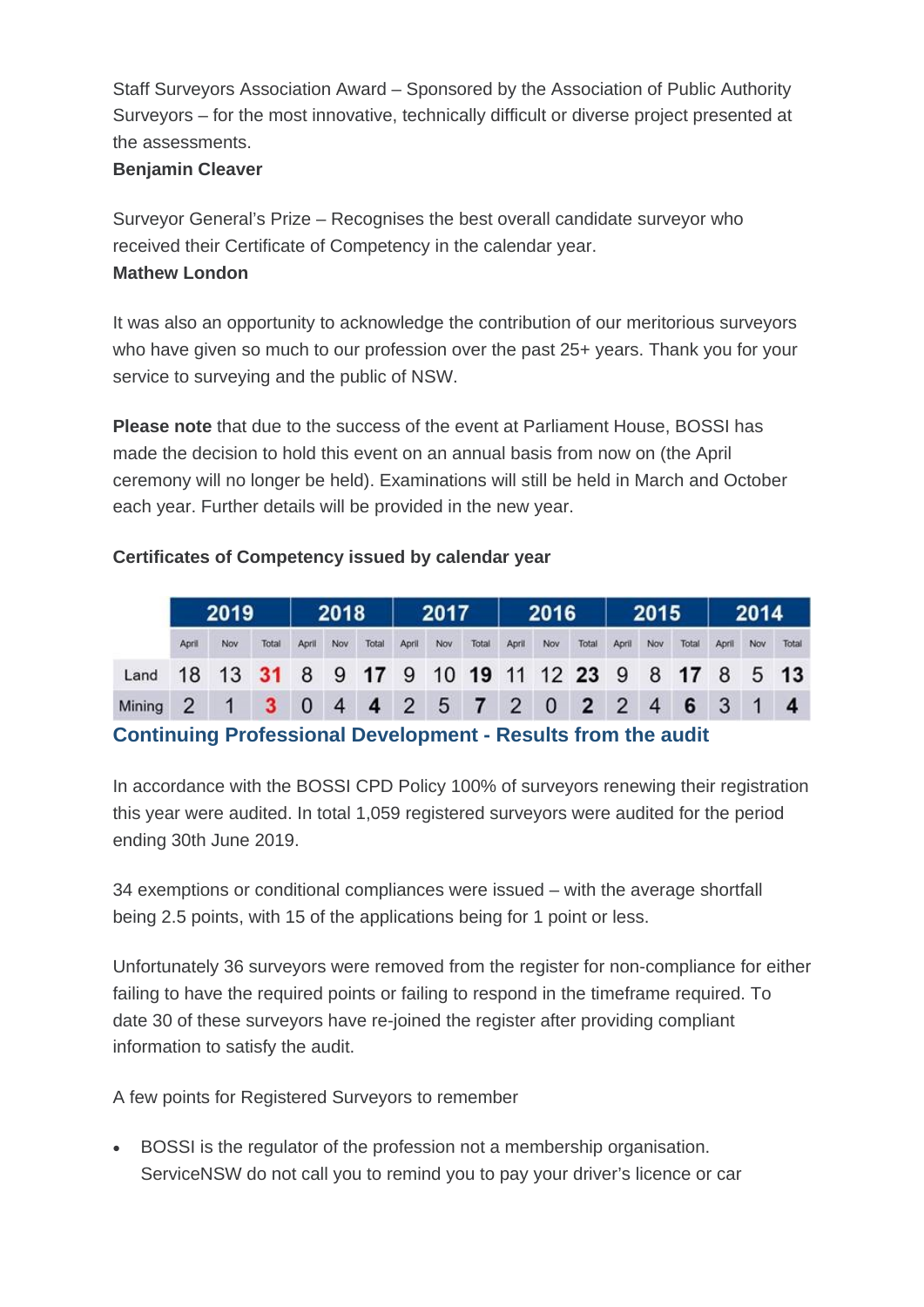registration, nor is it BOSSI's responsibility to call you to remind you to submit your information or pay your fees.

• It is a Registered Surveyors responsibility to comply with the requirements of the Surveying & Spatial Information Act, Regulations and BOSSI Determinations

BOSSI has received feedback on the process and experience from this year. This feedback has been reviewed and the audit process will be further streamlined in 2020 with the requirement to submit your CPD Summary Report at the time of paying your annual registration fee through a new online portal that will be delivered through ServiceNSW.

# **Publication of the new Ethics and Code of Professional Conduct**

BOSSI has endorsed and published a new [Ethics and Code of Professional Conduct](https://boardofsurveyingandspatialinformation.cmail20.com/t/t-l-nvykit-fydtklkkl-r/) which can be accessed from the [Determinations and Policies](https://boardofsurveyingandspatialinformation.cmail20.com/t/t-l-nvykit-fydtklkkl-y/) page of the BOSSI website.

It covers topics related to the ethical responsibilities and principles of being a registered surveyor as well as providing a code of conduct.

All candidates and registered surveyors are encouraged to read the new document and a series of presentations will be delivered at CPD events next year.

## **BOSSI wins court case against unregistered surveyor**

To protect the public and the integrity of the cadastre BOSSI continues to prosecute unregistered surveyors for performing land or mining surveys.

In July 2019, the Local Court at the Downing Centre, handed down a guilty verdict to an unregistered surveyor for preparing a detail survey that identified (showed) the property boundaries on a plan provided to a client.

The defendant claimed that the survey was not a land survey. He claimed it was a detail survey and the resulting plan had a note stating; "*Boundary angles and dimensions are by title*". The Magistrate found that the plan clearly identified the boundaries of the parcel of land and was therefore satisfied that the defendant had carried out a land survey as defined by the *Surveying & Spatial Information Act* 2002.

The defendant also claimed that the work was undertaken under the general supervision of a registered land surveyor. The Magistrate considered the evidence provided by the defendant and the supervising surveyor and found the "*supervision of the defendant's work was cursory at best. He was not briefed with the client's instructions having only a general idea*. *He did not undertake any supervision of the defendant when he attended*